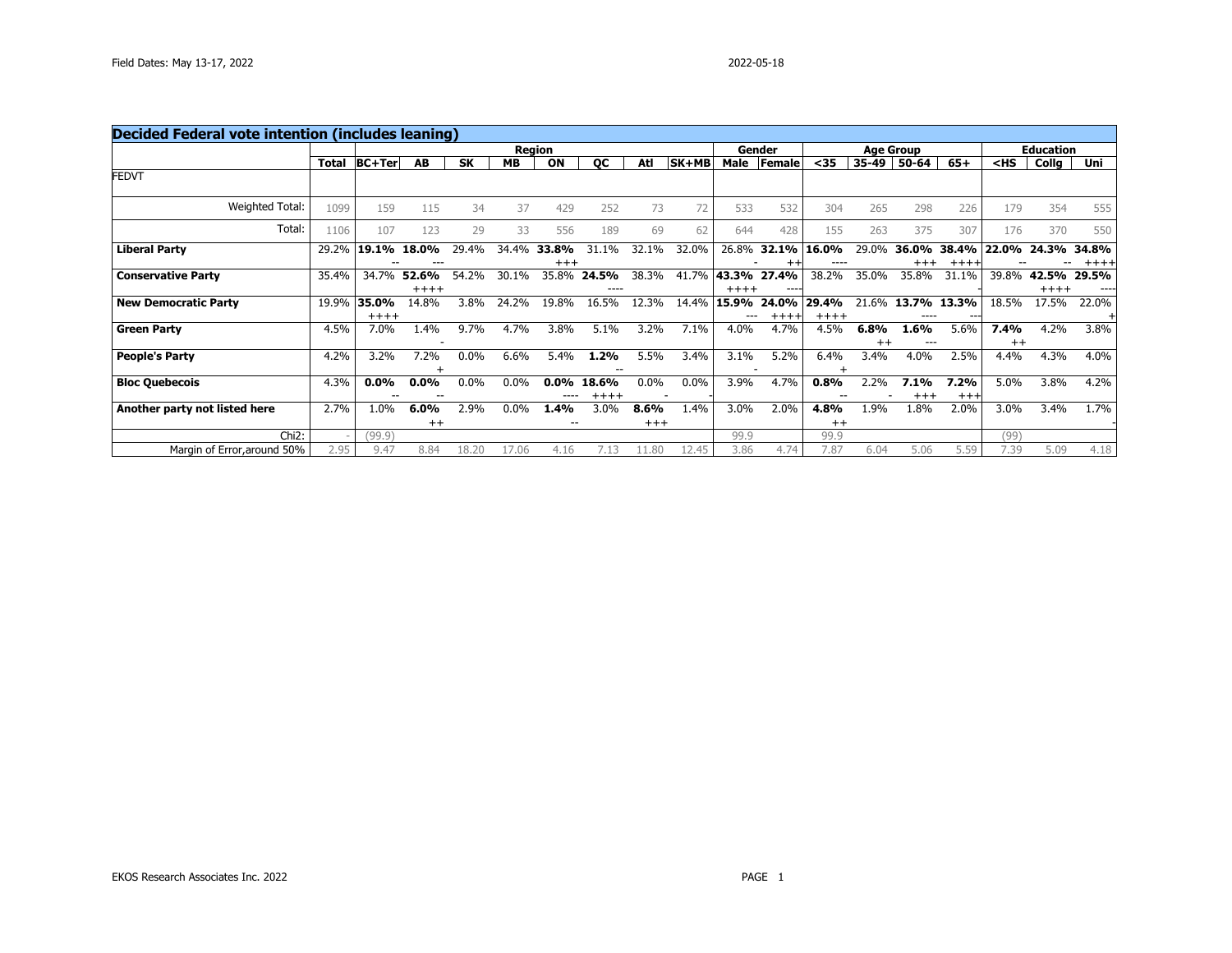|                               |              |                  |                   |                  |                  | <b>Age x Gender</b> |                  |                  |                   |
|-------------------------------|--------------|------------------|-------------------|------------------|------------------|---------------------|------------------|------------------|-------------------|
|                               | <b>Total</b> | M < 35           | F < 35            | M 35-49          | F 35-49          | M 50-64             | F 50-64          | M 65+            | $F65+$            |
| <b>FEDVT</b>                  |              |                  |                   |                  |                  |                     |                  |                  |                   |
| Weighted Total:               | 1099         | 163              | 130               | 122              | 134              | 148                 | 145              | 99               | 123               |
| Total:                        | 1106         | 92               | 52                | 151              | 104              | 229                 | 141              | 171              | 131               |
| <b>Liberal Party</b>          | 29.2%        | 22.2%            | 8.8%              | 19.9%            | 37.5%<br>$^{++}$ | 31.0%               | 41.0%<br>$+++++$ | 37.0%<br>$^{++}$ | 40.3%<br>$^{+++}$ |
| <b>Conservative Party</b>     | 35.4%        | 44.3%<br>$^{++}$ | 31.4%             | 47.1%<br>$^{++}$ | 23.8%            | 42.9%<br>$^{++}$    | 28.5%            | 37.1%            | 25.8%             |
| <b>New Democratic Party</b>   | 19.9%        | 20.7%            | 40.5%<br>$+++++$  | 20.4%            | 22.5%            | 11.0%               | 16.9%            | 9.7%             | 16.6%             |
| <b>Green Party</b>            | 4.5%         | 2.6%             | 5.7%              | 6.7%             | 6.6%             | 1.6%                | 1.6%             | 6.4%             | 5.2%              |
| <b>People's Party</b>         | 4.2%         | 3.5%             | 10.6%<br>$^{+++}$ | 2.1%             | 4.8%             | 4.9%                | 2.6%             | 1.2%             | 2.8%              |
| <b>Bloc Quebecois</b>         | 4.3%         | 1.5%             | 0.0%              | 1.8%             | 2.7%             | 6.6%                | 7.8%<br>$^{++}$  | 6.4%             | 8.2%<br>$^{++}$   |
| Another party not listed here | 2.7%         | 5.3%<br>+        | 3.1%              | 1.9%             | 2.1%             | 1.9%                | 1.7%             | 2.3%             | 1.0%              |
| Chi <sub>2</sub> :            |              | (99.9)           |                   |                  |                  |                     |                  |                  |                   |
| Margin of Error, around 50%   | 2.95         | 10.22            | 13.59             | 7.97             | 9.61             | 6.48                | 8.25             | 7.49             | 8.56              |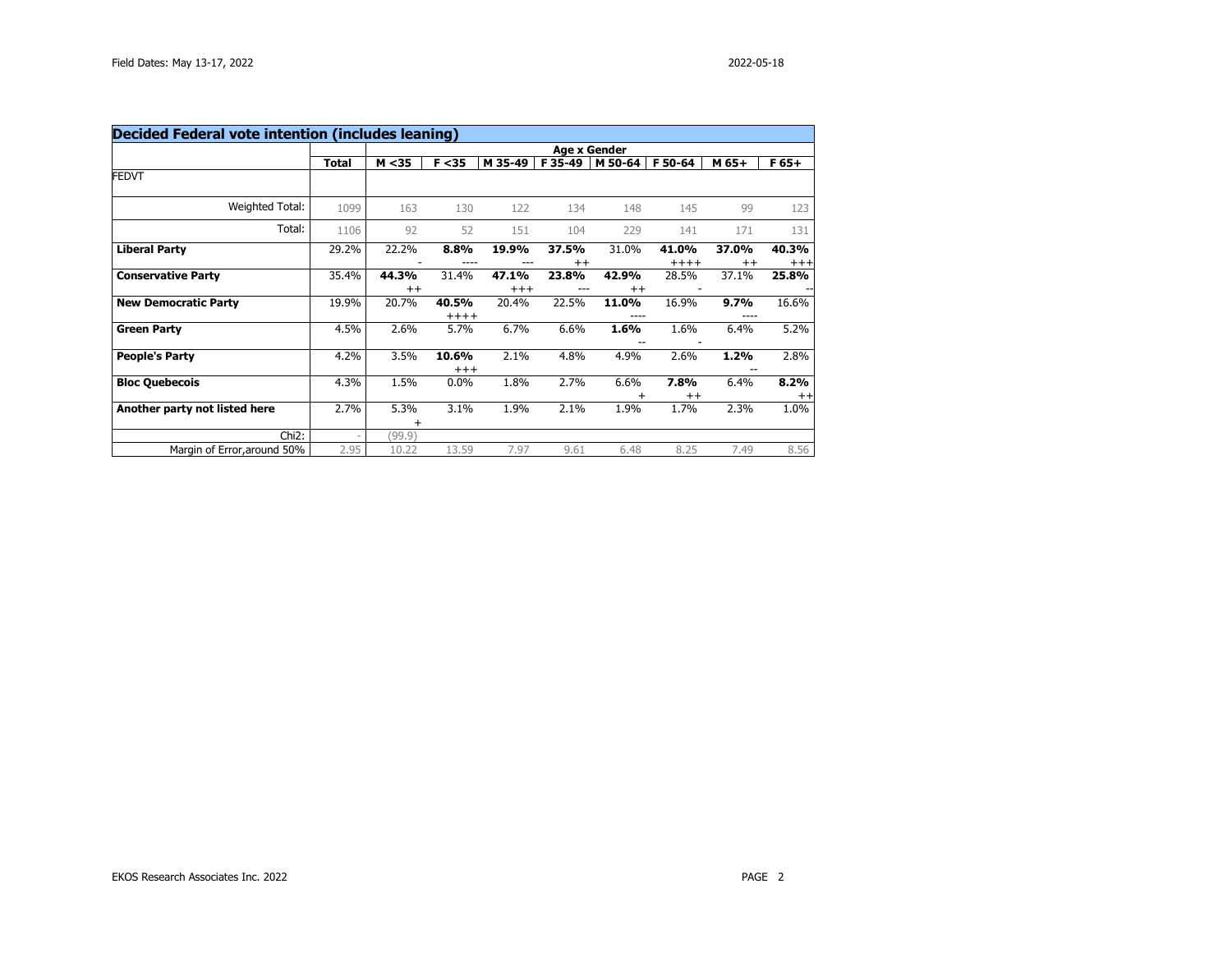| Thinking about your response to COVID-19, do you regularly wear a mask in public? |              |        |             |           |           |       |           |       |         |         |                         |                   |         |                  |             |         |                  |       |
|-----------------------------------------------------------------------------------|--------------|--------|-------------|-----------|-----------|-------|-----------|-------|---------|---------|-------------------------|-------------------|---------|------------------|-------------|---------|------------------|-------|
|                                                                                   |              |        |             |           | Region    |       |           |       |         |         | Gender                  |                   |         | <b>Age Group</b> |             |         | <b>Education</b> |       |
|                                                                                   | <b>Total</b> | BC+Ter | AB          | <b>SK</b> | <b>MB</b> | ON    | <b>OC</b> | Atl   | $SK+MB$ |         | Male Female             | $35$              | 35-49   | 50-64            | $65+$       | $<$ HS  | Collg            | Uni   |
| <b>CWEARMSK</b>                                                                   |              |        |             |           |           |       |           |       |         |         |                         |                   |         |                  |             |         |                  |       |
| Weighted Total:                                                                   | 1244         | 175    | 145         | 38        | 43        | 470   | 283       | 89    | 82      | 576     | 609                     | 337               | 302     | 325              | 255         | 212     | 385              | 613   |
| Total:                                                                            | 1244         | 118    | 151         | 34        | 38        | 607   | 210       | 86    | 72.     | 697     | 488                     | 170               | 298     | 409              | 342         | 205     | 398              | 609   |
| <b>Yes</b>                                                                        | 60.2%        |        | 57.4% 45.1% | 55.0%     | 76.4%     | 59.6% | 68.9%     | 60.5% |         |         | 66.4% 53.1% 69.2% 49.5% |                   | 57.0%   |                  | 64.5% 77.6% | 65.2%   | 53.3% 65.4%      |       |
|                                                                                   |              |        | ----        |           | $^{++}$   |       | $+++$     |       |         |         | $+++++$                 |                   |         | $^{++}$          | $+++$       |         |                  | ++++  |
| <b>No</b>                                                                         | 37.8%        | 39.7%  | 51.4%       | 41.9%     | 23.6%     | 38.8% | 30.1%     | 36.1% | 32.2%   | 46.4%   |                         | 30.6% 50.2% 42.6% |         |                  | 34.9% 21.8% | 34.8%   | 46.2%            | 34.3% |
|                                                                                   |              |        | $+++++$     |           |           |       |           |       |         | $+++++$ | $---$                   | $++++$            | $^{++}$ |                  | ----        |         | $+++++$          |       |
| <b>Skip</b>                                                                       | 2.0%         | 2.9%   | 3.4%        | $3.0\%$   | 0.0%      | 1.6%  | 1.0%      | 3.4%  | 1.4%    | 0.4%    | 0.2%                    | $0.3\%$           | 0.4%    | 0.6%             | 0.6%        | $0.0\%$ | 0.5%             | 0.3%  |
| $Chi2$ :                                                                          |              | 99.9   |             |           |           |       |           |       |         | 99.9    |                         | 99.9              |         |                  |             | 99.9    |                  |       |
| Margin of Error, around 50%                                                       | 2.78         | 9.02   | 7.97        | 16.81     | 15.90     | 3.98  | 6.76      | 10.5. |         | 3.71    | 4.44                    | 7.52              | 5.68    | 4.85             | 5.30        | 6.84    | 4.91             | 3.97  |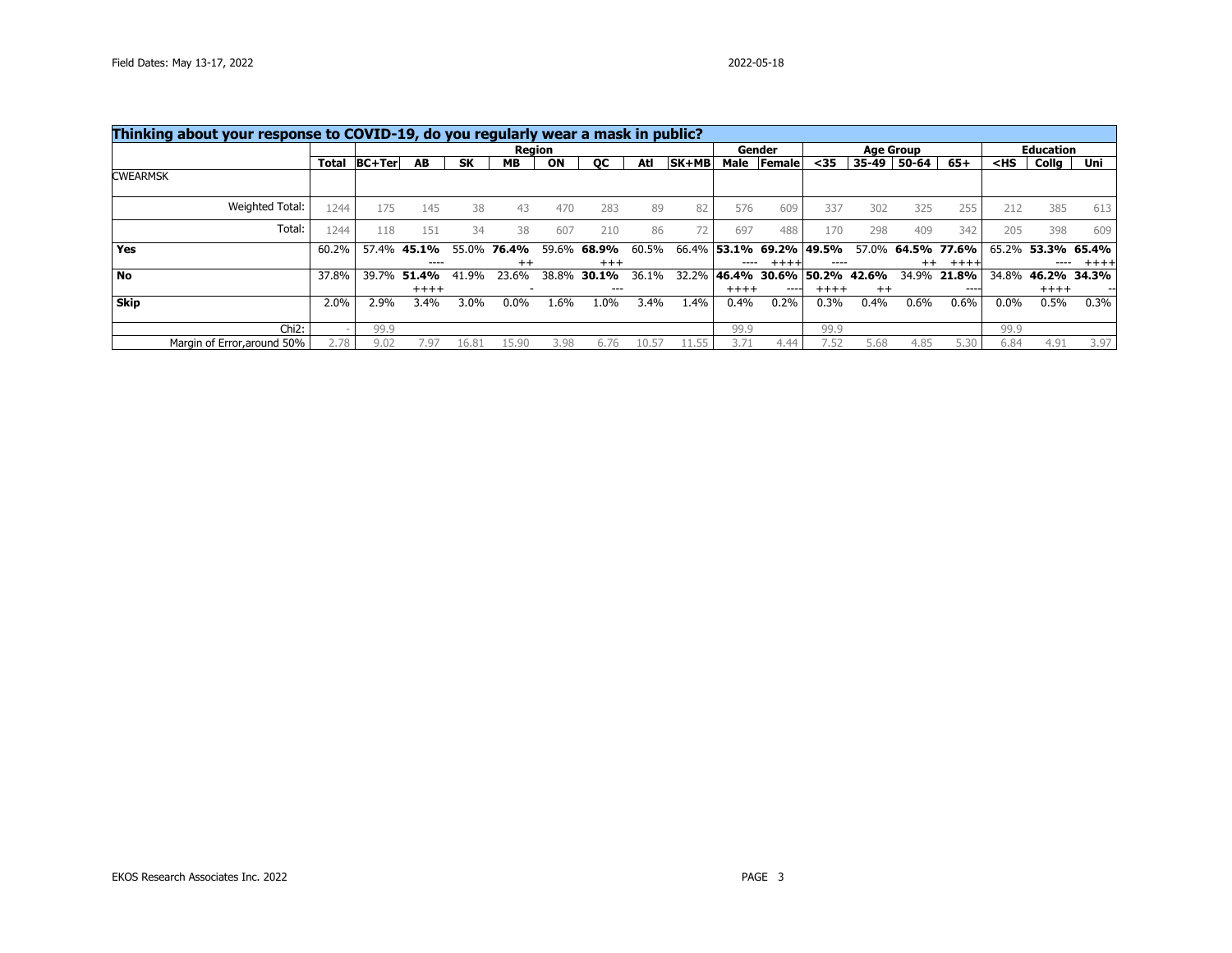| public?                     | Decided Federal vote intention (includes leaning) |         |         |            |          |                                                      |             |              |  |  |  |  |
|-----------------------------|---------------------------------------------------|---------|---------|------------|----------|------------------------------------------------------|-------------|--------------|--|--|--|--|
|                             | Total                                             | Lib     | Cons    | <b>NDP</b> |          | Green   People                                       | <b>Bloc</b> | <b>Other</b> |  |  |  |  |
| <b>CWEARMSK</b>             |                                                   |         |         |            |          |                                                      |             |              |  |  |  |  |
| Weighted Total:             | 1244                                              | 321     | 389     | 218        | 49       | 46                                                   | 47          | 29           |  |  |  |  |
| Total:                      | 1244                                              | 360     | 413     | 178        | 47       | 41                                                   | 41          | 26           |  |  |  |  |
| Yes                         |                                                   | $+++++$ |         | $+++++$    | $^{+++}$ | 60.2% 78.2% 37.6% 77.2% 82.7% 14.7% 81.8%            | $^{+++}$    | 42.6%        |  |  |  |  |
| No                          |                                                   |         | $+++++$ |            |          | 37.8% 21.6% 61.6% 22.8% 17.3% 85.3% 18.2%<br>$+++++$ |             | 57.4%        |  |  |  |  |
| <b>Skip</b>                 | 2.0%                                              | 0.2%    | 0.8%    | $0.0\%$    | $0.0\%$  | $0.0\%$                                              | $0.0\%$     | $0.0\%$      |  |  |  |  |
| $Chi2$ :                    | -                                                 | 99.9    |         |            |          |                                                      |             |              |  |  |  |  |
| Margin of Error, around 50% | 2.78                                              | 5.16    | 4.82    | 7.35       | 14.29    | 15.30                                                | 15.30       | 19.22        |  |  |  |  |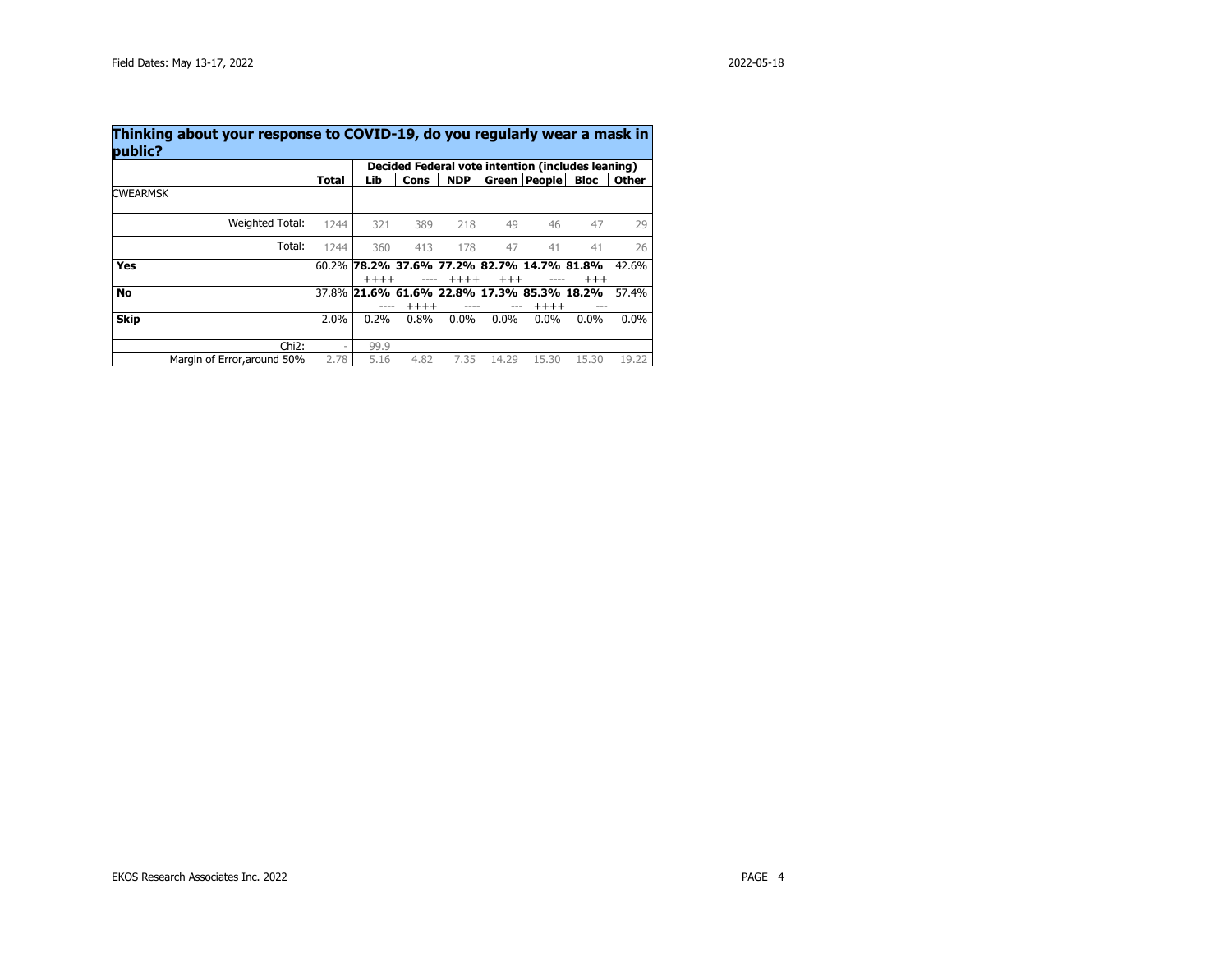| To what extent would you support or oppose a proof-of-vaccination system where Canadians would be required to carry a vaccine passport in<br>order to travel or attend public events? |       |               |       |           |                      |       |                   |       |                         |         |                |                  |                          |                   |                               |         |                  |               |
|---------------------------------------------------------------------------------------------------------------------------------------------------------------------------------------|-------|---------------|-------|-----------|----------------------|-------|-------------------|-------|-------------------------|---------|----------------|------------------|--------------------------|-------------------|-------------------------------|---------|------------------|---------------|
|                                                                                                                                                                                       |       |               |       |           | <b>Region</b>        |       |                   |       |                         |         | Gender         |                  |                          | <b>Age Group</b>  |                               |         | <b>Education</b> |               |
|                                                                                                                                                                                       | Total | <b>BC+Ter</b> | AB    | <b>SK</b> | <b>MB</b>            | ON    | QC                | Atl   | SK+MB                   | Male    | Female         | $35$             | $35 - 49$                | 50-64             | $65+$                         | $<$ HS  | Colla            | Uni           |
| <b>CVACPASA</b>                                                                                                                                                                       |       |               |       |           |                      |       |                   |       |                         |         |                |                  |                          |                   |                               |         |                  |               |
| Weighted Total:                                                                                                                                                                       | 1244  | 175           | 145   | 38        | 43                   | 470   | 283               | 89    | 82                      | 576     | 609            | 337              | 302                      | 325               | 255                           | 212     | 385              | 613           |
| Total:                                                                                                                                                                                | 1244  | 118           | 151   | 34        | 38                   | 607   | 210               | 86    | 72                      | 697     | 488            | 170              | 298                      | 409               | 342                           | 205     | 398              | 609           |
| <b>OPPOSE (1-2)</b>                                                                                                                                                                   | 36.8% | 36.5%         | 39.1% |           | 43.5% 14.9%          | 39.4% | 31.9%             | 43.7% | 28.3%                   | $+++++$ | 43.5% 30.7%    | 50.1%<br>$+++++$ | 41.9%<br>$^{\mathrm{+}}$ | 30.5% 23.1%       |                               | 32.3%   | 47.8%<br>$++++$  | 32.2%         |
| <b>NEITHER SUPPORT NOR OPPOSE</b><br>(3)                                                                                                                                              | 20.5% | 17.1%         | 19.6% | 11.4%     | 19.7%                | 17.8% | 27.8%<br>$^{+++}$ | 24.0% | 15.8%                   | 20.0%   | 22.7%          | 16.1%            | 20.6%                    |                   | 22.0% 26.4% 32.6%<br>$^{+++}$ | $+++++$ | 20.1%            | 17.7%         |
| <b>SUPPORT (4-5)</b>                                                                                                                                                                  | 40.7% | 43.5%         | 37.0% |           | 42.1% 65.4%<br>$+++$ | 41.5% |                   |       | 39.6% 27.8% 54.4% 36.4% |         | 46.2%<br>$+++$ | 33.2%            | 36.8%                    | 46.9%<br>$^{+++}$ | 49.9%<br>$++++$               | 35.1%   | 31.5%            | 49.6%<br>++++ |
| 1 - Strongly oppose                                                                                                                                                                   | 31.4% | 32.8%         | 33.1% | 41.4%     | 13.3%                | 33.8% | 25.4%             | 37.2% | 26.5%                   | 36.8%   | 26.1%          | 44.1%            | 37.6%                    | 25.6%             | 15.9%                         | 27.7%   | 43.2%            | 25.7%         |
| $\overline{\mathbf{2}}$                                                                                                                                                               | 5.4%  | 3.8%          | 6.0%  | 2.1%      | 1.7%                 | 5.6%  | 6.6%              | 6.5%  | 1.9%                    | 6.7%    | 4.6%           | 6.0%             | 4.3%                     | 4.9%              | 7.2%                          | 4.6%    | 4.6%             | 6.5%          |
| 3 - Neither support nor oppose                                                                                                                                                        | 20.5% | 17.1%         | 19.6% | 11.4%     | 19.7%                | 17.8% | 27.8%             | 24.0% | 15.8%                   | 20.0%   | 22.7%          | 16.1%            | 20.6%                    | 22.0%             | 26.4%                         | 32.6%   | 20.1%            | 17.7%         |
| $\overline{\mathbf{4}}$                                                                                                                                                               | 11.9% | 11.6%         | 19.1% | 8.1%      | 14.4%                | 10.3% | 13.2%             | 6.3%  | 11.4%                   | 11.2%   | 12.8%          | 12.7%            | 8.7%                     | 14.1%             | 12.8%                         | 8.2%    | 8.6%             | 15.7%         |
| 5 - Strongly support                                                                                                                                                                  | 28.7% | 31.9%         | 18.0% | 33.9%     | 51.0%                | 31.2% | 26.4%             | 21.5% | 43.0%                   | 25.2%   | 33.3%          | 20.5%            | 28.1%                    | 32.8%             | 37.1%                         | 26.9%   | 22.8%            | 33.9%         |
| Skip                                                                                                                                                                                  | 2.0%  | 2.9%          | 4.3%  | 3.0%      | 0.0%                 | 1.3%  | 0.7%              | 4.5%  | 1.4%                    | 0.1%    | 0.5%           | 0.6%             | 0.7%                     | 0.5%              | 0.6%                          | 0.0%    | 0.6%             | 0.5%          |
| $Chi2$ :                                                                                                                                                                              |       | 99.9          |       |           |                      |       |                   |       |                         | 99.9    |                | 99.9             |                          |                   |                               | 99.9    |                  |               |
| Margin of Error, around 50%                                                                                                                                                           | 2.78  | 9.02          | 7.97  | 16.81     | 15.90                | 3.98  | 6.76              | 10.57 | 11.55                   | 3.71    | 4.44           | 7.52             | 5.68                     | 4.85              | 5.30                          | 6.84    | 4.91             | 3.97          |
| Mean:                                                                                                                                                                                 | 3.01  | 3.06          | 2.82  | 2.91      | 3.88                 | 2.99  | 3.09              | 2.67  | 3.43                    | 2.81    | 3.23           | 2.59             | 2.85                     | 3.24              | 3.48                          | 3.02    | 2.63             | 3.26          |
| <b>Standard Deviation:</b>                                                                                                                                                            | 1.62  | 1.68          | 1.54  | 1.81      | 1.41                 | 1.67  | 1.51              | 1.58  | 1.67                    | 1.62    | 1.59           | 1.62             | 1.66                     | 1.58              | 1.45                          | 1.52    | 1.63             | 1.60          |
| Student's T:                                                                                                                                                                          |       |               |       |           | 99.9                 |       |                   | 95    | 95                      | 99.9    | 99.9           | 99.9             | 90                       | 99                | 99.9                          |         | 99.9             | 99.9          |